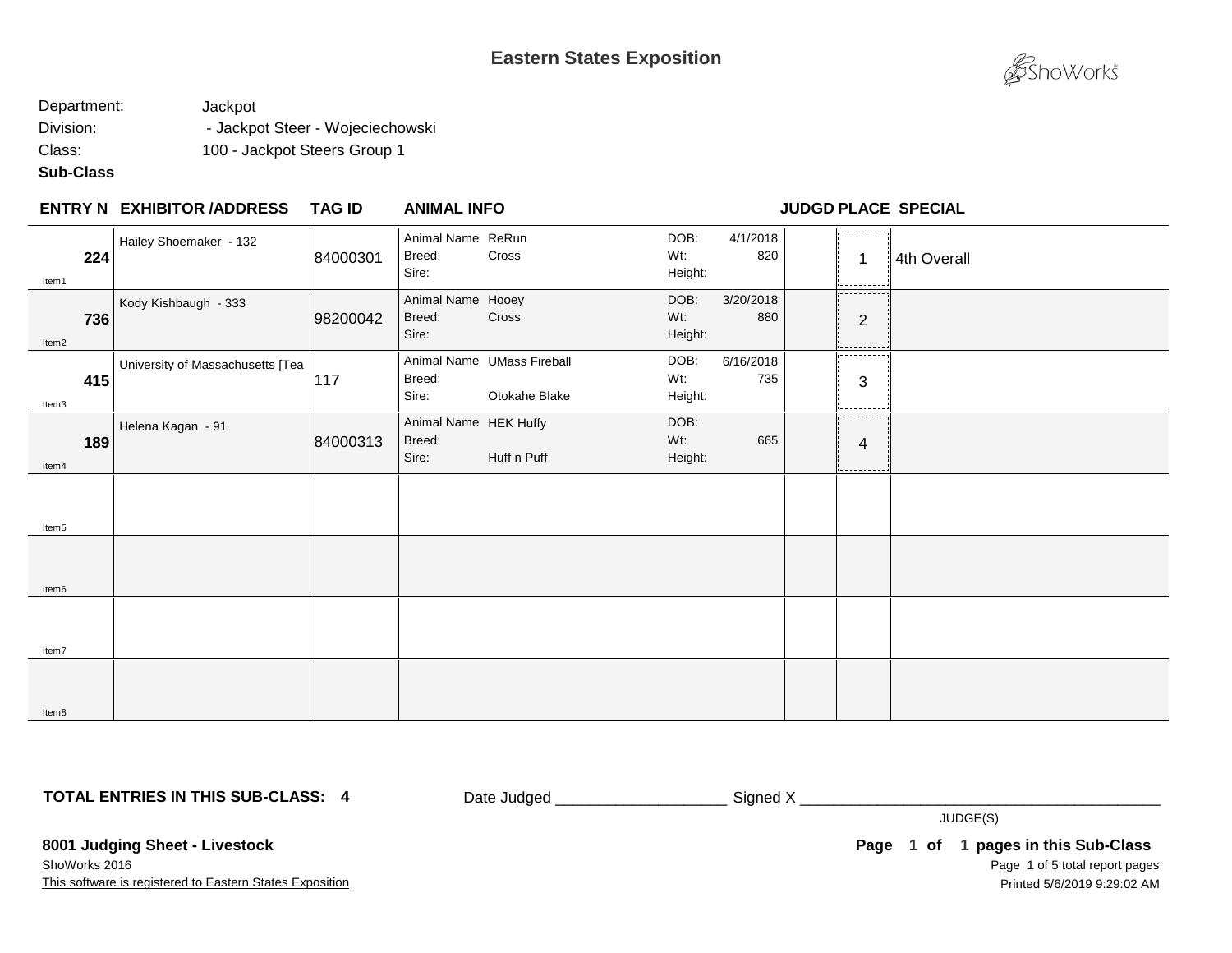# **Eastern States Exposition**



## Department: Jackpot Division: - Jackpot Steer - Wojeciechowski Class: 101 - Jackpot Steers Group 2

### **Sub-Class**

#### **EXHIBITOR /ADDRESS TAG ID ENTRY N ANIMAL INFO JUDGD PLACE SPECIAL**

| Item1 | 701 | Olivia Oatley - 2148    | 84000320 | Animal Name Ike<br>Breed:<br>Sire:         | Cross                        | DOB:<br>Wt:<br>Height: | 4/16/2018<br>965 | وماما ماما ما ما مايورا<br>$\overline{\mathbf{1}}$<br>-------- | 5th Overall |
|-------|-----|-------------------------|----------|--------------------------------------------|------------------------------|------------------------|------------------|----------------------------------------------------------------|-------------|
| Item2 | 52  | Lauren Pride - 90283    |          | Animal Name Rowan<br>Breed:<br>Sire:       | <b>Maine Cross</b><br>$I-67$ | DOB:<br>Wt:<br>Height: | 6/20/2018<br>990 | ----------<br>2<br>----------                                  |             |
| Item3 | 929 | Kamryn Forrest - 90245  |          | Animal Name Karimi<br>Breed:<br>Sire:      |                              | DOB:<br>Wt:<br>Height: | 970              | ----------<br>$\sqrt{3}$<br>                                   |             |
| Item4 | 608 | Cassidy Pinkham - 90313 | 8107     | Animal Name Springsteen<br>Breed:<br>Sire: | Cross<br>No Worries          | DOB:<br>Wt:<br>Height: | 980              | ---------<br>$\overline{4}$<br>----------                      |             |
| Item5 |     |                         |          |                                            |                              |                        |                  |                                                                |             |
| Item6 |     |                         |          |                                            |                              |                        |                  |                                                                |             |
| Item7 |     |                         |          |                                            |                              |                        |                  |                                                                |             |
| Item8 |     |                         |          |                                            |                              |                        |                  |                                                                |             |

**TOTAL ENTRIES IN THIS SUB-CLASS: 4**

Date Judged \_\_\_\_\_\_\_\_\_\_\_\_\_\_\_\_\_\_\_\_\_\_\_\_\_\_\_\_\_\_Signed X \_\_\_\_\_\_\_\_\_\_\_\_\_\_\_\_\_\_\_\_\_\_\_\_\_\_\_\_\_

JUDGE(S)

**8001 Judging Sheet - Livestock**

This software is registered to Eastern States Exposition ShoWorks 2016

Page 2 of 5 total report pages Page 1 of 1 pages in this Sub-Class Printed 5/6/2019 9:29:03 AM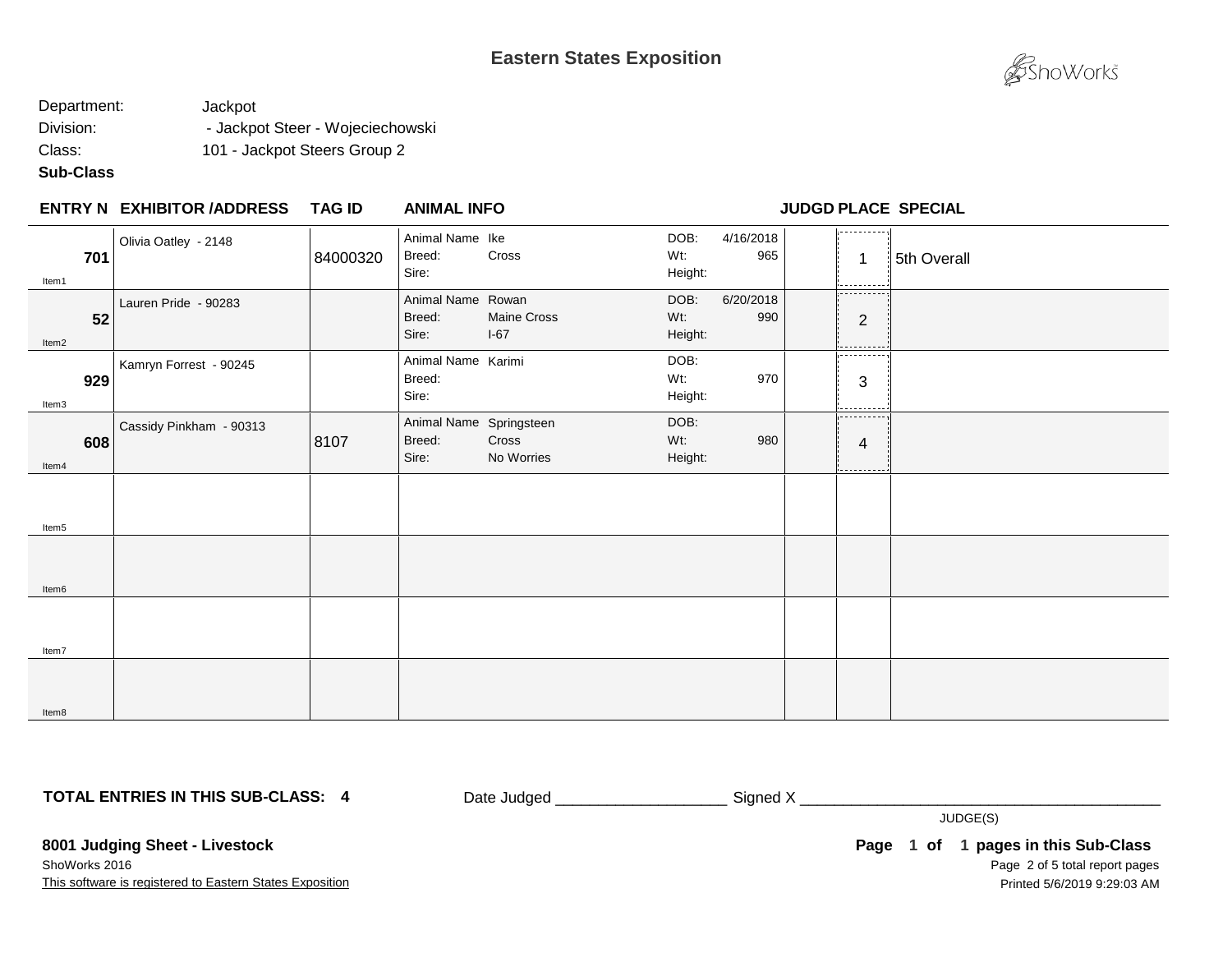

## Department: Jackpot Division: - Jackpot Steer - Wojeciechowski Class: 102 - Jackpot Steers Group 3

#### **Sub-Class**

#### **EXHIBITOR /ADDRESS TAG ID ENTRY N ANIMAL INFO JUDGD PLACE SPECIAL**

| Item1             | 836 | Ben Prentice - 90333   | 98200042 | Animal Name Smokey<br>Breed:<br>Sire: | Cross                                                                                 | DOB:<br>Wt:<br>Height: | 3/2/2018<br>1070  | .<br>.          |  |
|-------------------|-----|------------------------|----------|---------------------------------------|---------------------------------------------------------------------------------------|------------------------|-------------------|-----------------|--|
| Item2             | 541 | Tracer Howland - 90323 | E33      | Breed:<br>Sire:                       | Animal Name Pancake - Shortstack<br>Cross<br>Two Tone                                 | DOB:<br>Wt:<br>Height: | 1010              | ----------<br>2 |  |
| Item3             | 704 | Olivia Oatley - 2148   | 84000320 | Animal Name Ruzek<br>Breed:<br>Sire:  | Cross                                                                                 | DOB:<br>Wt:<br>Height: | 3/8/2018<br>1085  | ----------<br>3 |  |
| Item4             | 9   | Lily Dias - 136        | 84000314 | Breed:<br>Sire:                       | Animal Name ERV Shell Shocked 827F<br>SSC Shell Shocked 44B                           | DOB:<br>Wt:<br>Height: | 2/23/2018<br>1080 | 4<br>--------   |  |
| Item5             | 142 | Albert Gilbert - 90222 | 93300012 | Breed:<br>Sire:                       | Animal Name Old Post Farm Beef Me Up Sc DOB:<br>Hereford<br>DRF JWR Prince Victor 711 | Wt:<br>Height:         | 5/28/2018<br>1085 | -------<br>5    |  |
| Item <sub>6</sub> | 540 | Peter Keck - 90236     | 84000320 | Animal Name Clint<br>Breed:<br>Sire:  | Cross<br>Primo                                                                        | DOB:<br>Wt:<br>Height: | 1050              | .<br>6<br>.     |  |
| Item7             |     |                        |          |                                       |                                                                                       |                        |                   |                 |  |
| Item8             |     |                        |          |                                       |                                                                                       |                        |                   |                 |  |

**TOTAL ENTRIES IN THIS SUB-CLASS: 6**

Date Judged \_\_\_\_\_\_\_\_\_\_\_\_\_\_\_\_\_\_\_\_\_\_\_\_\_\_\_\_ Signed X \_\_\_\_\_\_\_\_\_\_\_\_\_\_\_\_\_\_\_\_\_\_\_\_\_\_\_\_\_\_

JUDGE(S)

**8001 Judging Sheet - Livestock**

This software is registered to Eastern States Exposition ShoWorks 2016

Page 3 of 5 total report pages Page 1 of 1 pages in this Sub-Class Printed 5/6/2019 9:29:03 AM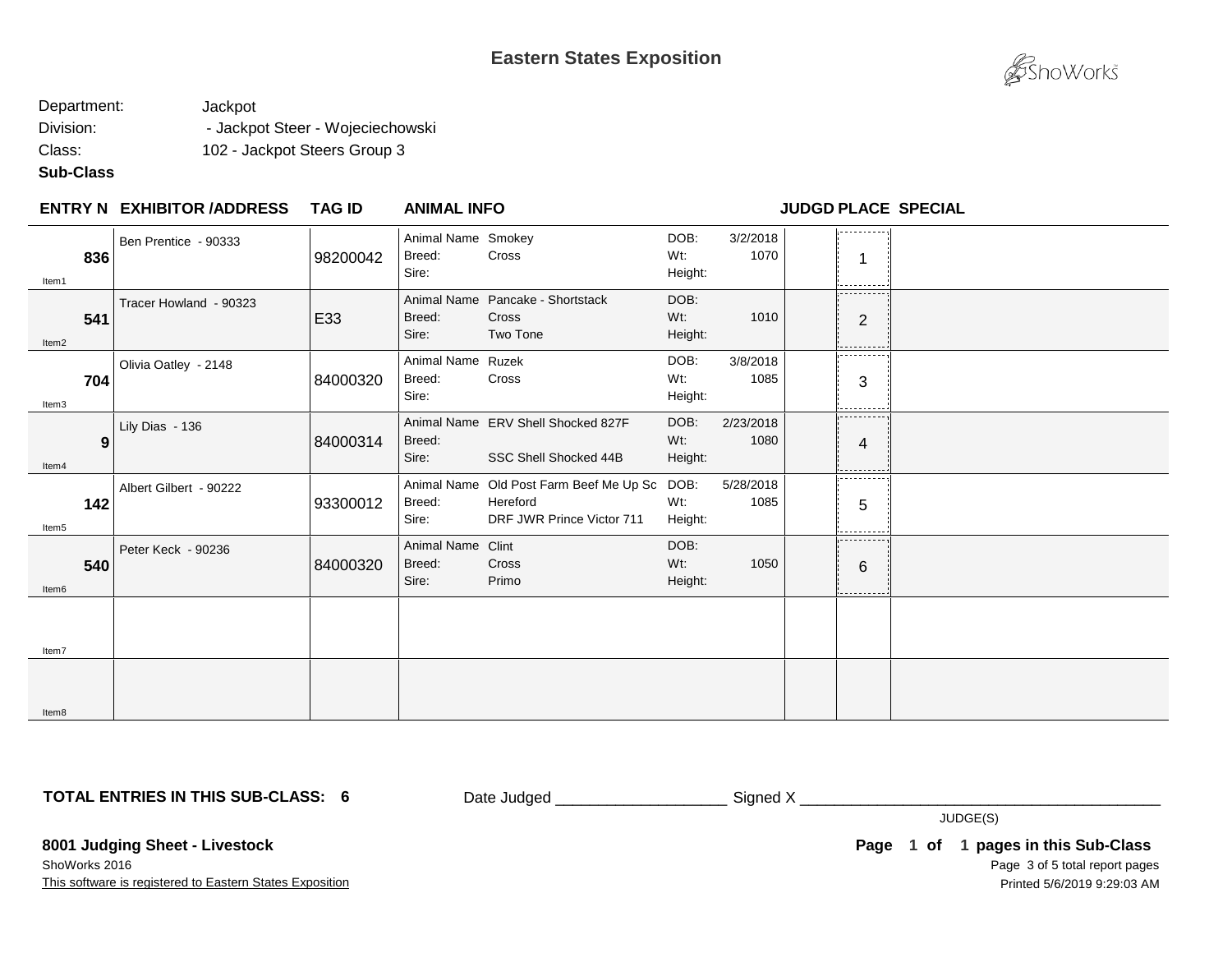

## Department: Jackpot Division: - Jackpot Steer - Wojeciechowski Class: 103 - Jackpot Steers Group 4

### **Sub-Class**

#### **EXHIBITOR /ADDRESS TAG ID ENTRY N ANIMAL INFO JUDGD PLACE SPECIAL**

| Item1 | 765 | Braden Durst - 90279       | 395      | Animal Name Pistol Pete<br>Breed:<br>Sire: | Cross                              | DOB:<br>Wt:<br>Height: | 3/20/2018<br>1145 | .<br>1<br>.                      | Champion     |
|-------|-----|----------------------------|----------|--------------------------------------------|------------------------------------|------------------------|-------------------|----------------------------------|--------------|
| Item2 | 786 | Karli M Berkheimer - 90124 |          | Animal Name Spooky<br>Breed:<br>Sire:      | Cross                              | DOB:<br>Wt:<br>Height: | 3/1/2018<br>1145  | ----------<br>$\overline{2}$<br> | Res Champion |
| Item3 | 691 | Rylee Stockdale - 90184    | 131      | Breed:<br>Sire:                            | Animal Name Super Puncher<br>Cross | DOB:<br>Wt:<br>Height: | 1130              | ----------<br>3<br>              | 3rd Overall  |
| Item4 | 601 | kristopher hicks - 90235   | 01BA     | Animal Name Harold<br>Breed:<br>Sire:      | Cross<br>Fu Man Chu                | DOB:<br>Wt:<br>Height: | 1105              | .<br>4<br>.                      |              |
| Item5 | 529 | Ashley Keck - 90220        | 84000320 | Animal Name Cummins<br>Breed:<br>Sire:     | Angus<br>Flat Top                  | DOB:<br>Wt:<br>Height: | 1160              | .<br>5                           |              |
| Item6 |     |                            |          |                                            |                                    |                        |                   |                                  |              |
| Item7 |     |                            |          |                                            |                                    |                        |                   |                                  |              |
| Item8 |     |                            |          |                                            |                                    |                        |                   |                                  |              |

**TOTAL ENTRIES IN THIS SUB-CLASS: 5**

Date Judged \_\_\_\_\_\_\_\_\_\_\_\_\_\_\_\_\_\_\_\_\_\_\_\_\_\_\_ Signed X \_\_\_\_\_\_\_\_\_\_\_\_\_\_\_\_\_\_\_\_\_\_\_\_\_\_\_\_\_\_\_

JUDGE(S)

**8001 Judging Sheet - Livestock**

This software is registered to Eastern States Exposition ShoWorks 2016

Page 4 of 5 total report pages Page 1 of 1 pages in this Sub-Class Printed 5/6/2019 9:29:03 AM